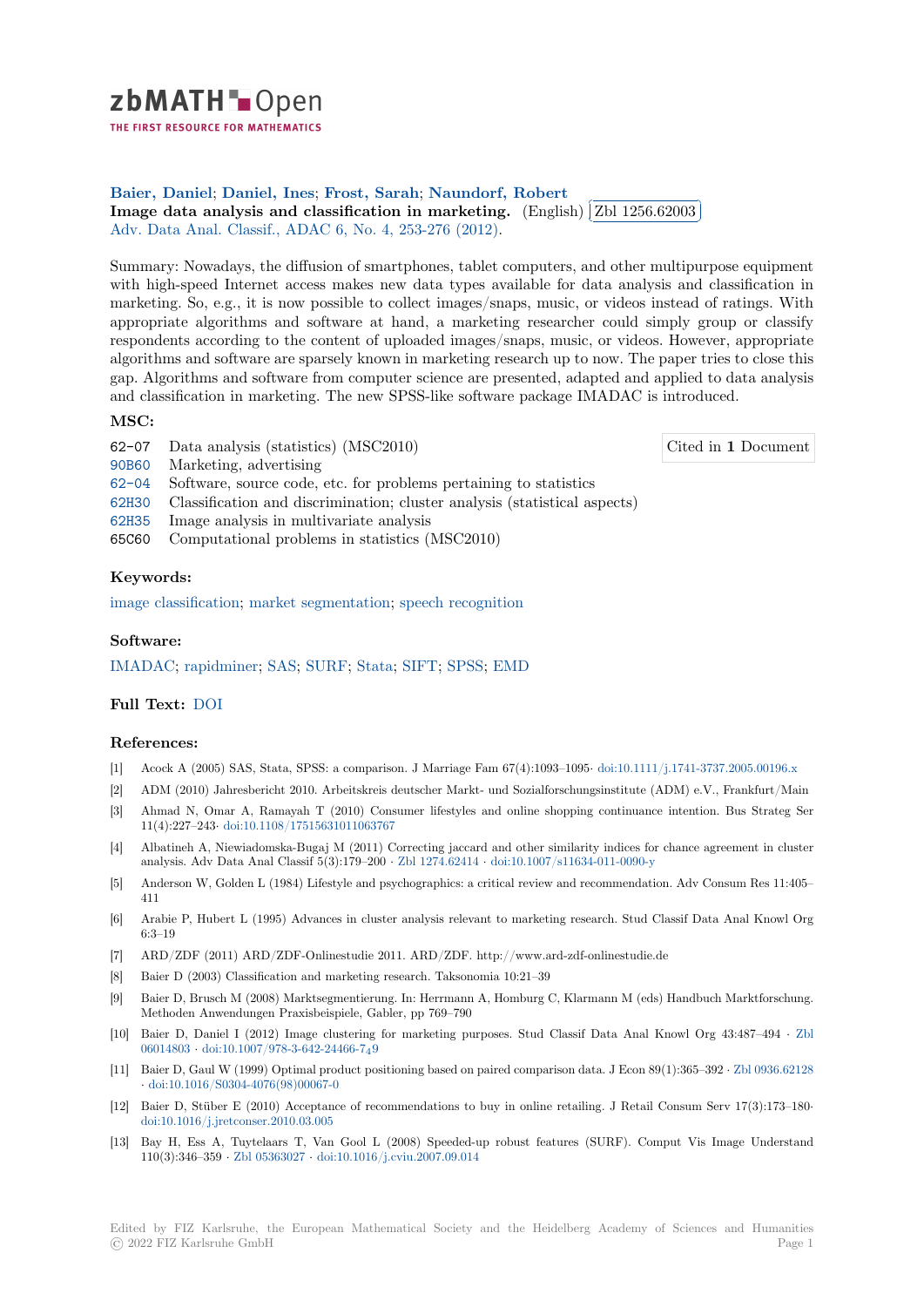- [14] Bearden W, Netemeyer R, Teel J (1989) Measurement of consumer susceptibility influence. J Consum Res 15:473–481*·* doi:10.1086/209186
- [15] Buckinx W, Van den Poel D (2005) Customer base analysis: partial defection of behaviourally loyal clients in a non-contractual FMCG retail setting. Eur J Oper Res 164(1):252–268 *·* Zbl 1132.90349 *·* doi:10.1016/j.ejor.2003.12.010
- [16] Burget R, Karasek J, Smekal Z, Uher V, Dostal O (2010) RapidMiner image processing extension: a platform for collaborative [research. In: The 33](https://dx.doi.org/10.1086/209186)rd international conference on telecommunication and signal processing, TSP, pp 114–118
- [17] BVM (2011) Marktforschung 2011/2012–BVM Handbuch der Institute und Dienstleister. Berufsverband Deutscher Marktund Sozialforscher (BVM) e.V., Berlin
- [18] Choras R (2007) Image feature extraction techniques and their applications for CBIR and biometrics systems. Int J Biol Biomed Eng 1(1):6–16
- [19] Daniel I, Baier D (2012) Lifestyle segmentation based on contents of preferred images versus ratings of items. Stud Classif Data Anal Knowl Org (to appear)
- [20] Datta R, Joshi D, Li J, Wang J (2008) Image retrieval: ideas, influences, and trends of the new age. ACM Comput Surv  $40(2):5:1-60$
- [21] Duda RO, Hart PE (1973) Pattern classification and scene analysis. Wiley, New York *·* Zbl 0277.68056
- [22] Fleuret F, Geman D (2008) Stationary features and cat detection. J Mach Learn Res 9:2549–2578 *·* Zbl 1225.68259
- [23] Foley JD, van Dam A, Feiner SK, Hughes JF (1999) Computer graphics: principles and practice. Addison-Wesley Publishing Company, Reading
- [24] Frost S, Baier D (2012) Using earth mover's distance and its approximations for clusteri[ng images–a com](https://zbmath.org/0277.68056)parison. Stud Classif Data Anal Knowl Org (to appear)
- [25] Fu KS, Rosenfeld A (1976) Pattern recognition and image processing. IEEE Trans Comput 25(12):1336–1346 *·* Zbl 0348.68057
- [26] Gaul W, Baier D (1994) Marktforschung und Marketing Management: Computerbasierte Entscheidungsunterstützung. Oldenbourg, München
- [27] Gaul W, Schmidt-Thieme L (2002) Recommender systems based on user navigational behavior in the internet. Behaviormetrika 29(1):1–22 *·* Zbl 1033.68002 *·* doi:10.2333/bhmk.29.1
- [28] Gonzalez A, Bello L (2002) The construct lifestyle in market segmentation–the behavior of tourist consumers. Eur J Mark 36:51–85*·* doi:10.1108/03090560210412700
- [29] Gonzalez R, Woods R (2002) Digital image processing. Prentice-Hall, Englewood Cliffs
- [30] Haralick R, [Shanmugam K](https://zbmath.org/1033.68002), [Dinstein I \(1973\) Text](https://dx.doi.org/10.2333/bhmk.29.1)ural features for image classification. IEEE Trans Syst Man Cybern 3(6):610–621*·* doi:10.1109/TSMC.1973.4309314
- [31] Hu M (19[62\) Visual pattern recognition by](https://dx.doi.org/10.1108/03090560210412700) moment invariants. IRE Trans Inf Theory 8(2):179–187 *·* Zbl 0102.13304
- [32] Hubert L, Arabie P (1985) Comparing partitions. J Classif 2:193–218 *·* Zbl 0587.62128 *·* doi:10.1007/BF01908075
- [33] IBM (2009) IBM to acquire SPSS Inc. to provide clients predictive analytics capabilities. International Business Machines (IBM) Corp, [News Release July 28, 2009](https://dx.doi.org/10.1109/TSMC.1973.4309314)
- [34] IBM (2011) IBM SPSS Statistics 20 core system user's guide. http://www.spss.com
- [35] Kapferer JN (1995) Brand confusion: empirical study of a legal concept.P[sychol Mark 12\(](https://zbmath.org/0587.62128)6):551–569*·* [doi:10.1002/m](https://dx.doi.org/10.1007/BF01908075)ar.4220120607
- [36] Kato T (1992) Database architecture for content-based image retrieval. In: Jambardino AA, Niblack WR (eds) Image storage and retrieval systems, Proc. SPIE 1662, San Jose, pp 112–123
- [37] KDNuggets (2011) KDNuggets polls. www.kdnuggets.com/polls
- [38] Kim Y, Street W (2004) An intelligent system for customer targeting: a data mining approach. Deci[s Support Syst 37\(2\):215–](https://dx.doi.org/10.1002/mar.4220120607) 228*·* doi:10.1016/S0167-9236(03)00008-3
- [39] Law M, Figueiredo M, Jain A (2004) Simultaneous feature selection and clustering using mixture model. IEEE Trans Pattern Anal Mach Intell 26(9):1154–1166 *·* Zbl 05112235 *·* doi:10.1109/TPAMI.2004.71
- [40] Lazer W (1963) Life style concepts and marketing. In: Greyser A (ed) Toward Scientific Marketing. American Marketing Asso[ciation, Chicago, pp 130–139](https://dx.doi.org/10.1016/S0167-9236(03)00008-3)
- [41] Lee HJ, Lim H, Jolly L, Lee J (2009) Consumer lifestyles and adoption of high-technology products: a case of south korea. J Int Consum Mark 21(2):153–167*·* d[oi:10.1080/089](https://zbmath.org/05112235)6[1530802153854](https://dx.doi.org/10.1109/TPAMI.2004.71)
- [42] Ling H, Okada K (2007) An efficient earth mover's distance algorithm for robust histogram comparison. IEEE Trans Pattern Anal Mach Intell 29(5):840–853 *·* Zbl 05340831 *·* doi:10.1109/TPAMI.2007.1058
- [43] Liu Y, Zhang D, Lu G, Ma WY (2007) Asurvey of content-based image retrieval with high-level semantics. Pattern Recognit 40:262–282 *·* Zbl 1103.68503 *·* doi[:10.1016/j.patcog.2006.04.045](https://dx.doi.org/10.1080/08961530802153854)
- [44] Lowe D (1999) Object recognition from local scale-invariant features. In: The proceedings of the seventh IEEE international conference on computer vision, v[ol 2, pp 1150–](https://zbmath.org/05340831)1[157](https://dx.doi.org/10.1109/TPAMI.2007.1058)
- [45] Lowe D (2004) Distinctive image features from scale-invariant keypoints. Int J Comput Vis 60(2):91–110 *·* Zbl 02244065 *·* doi:10.1023/[B:VISI.00000296](https://zbmath.org/1103.68503)6[4.99615.94](https://dx.doi.org/10.1016/j.patcog.2006.04.045)
- [46] MacCallum R (1983) A comparison of factor analysis programs in SPSS, BMDP, and SAS. Psychometrika 48(2):223–231 *·* Zbl 0534.62039 *·* doi:10.1007/BF02294017
- [47] Maheshwari M, Silakari S, Motwani M (2009) Image clustering using color and texture. In: First internation[al conference o](https://zbmath.org/02244065)n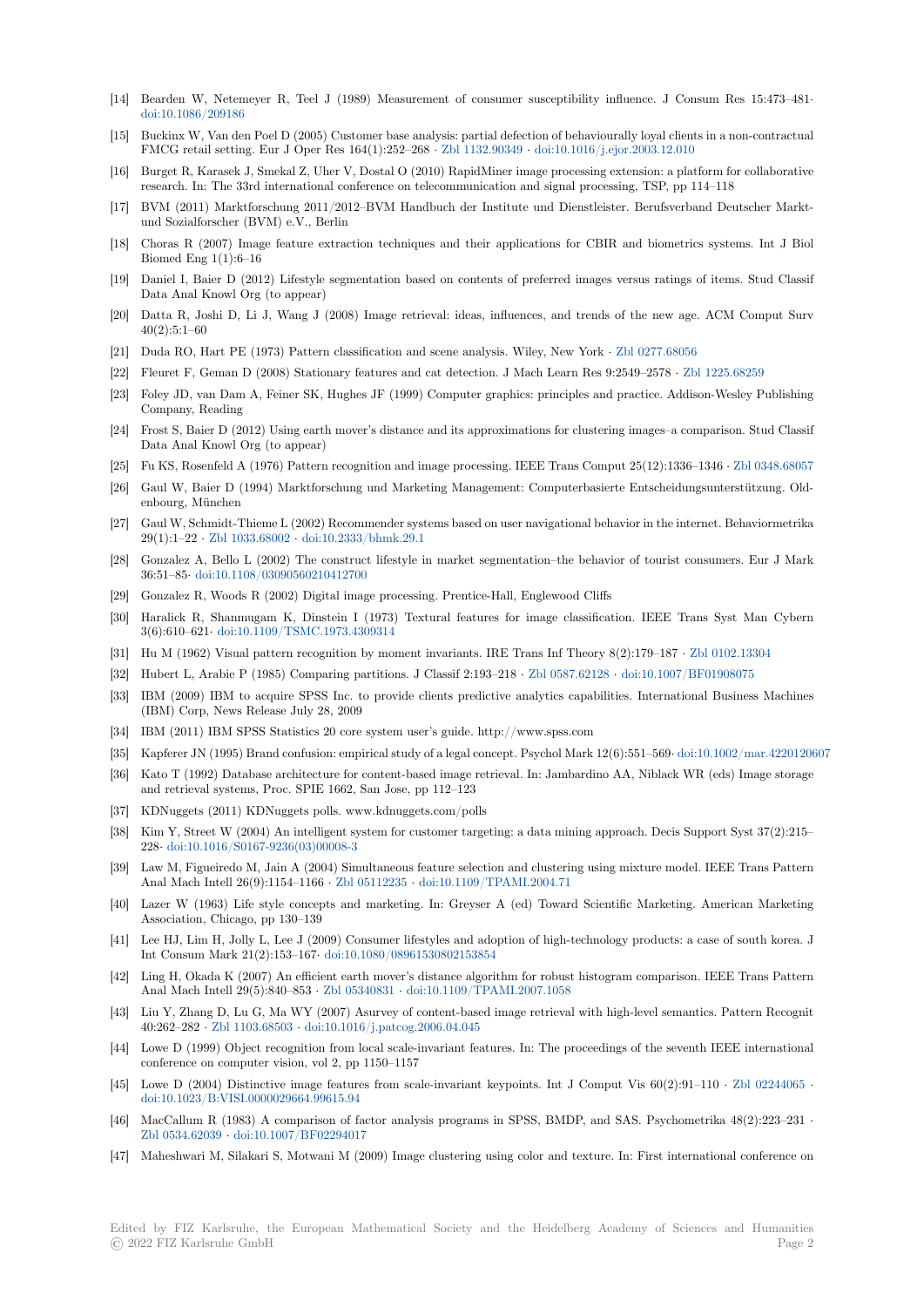computational intelligence, communication systems and networks, Indore, pp 403–408

- [48] Niemann H (1983) Klassifikation von Mustern. Springer, Berlin *·* Zbl 0537.68084
- [49] Nunnally J (1978) Psychometric theory. McGraw-Hill, New York
- [50] Pele O, Werman M (2009) Fast and robust earth mover's distances. In: IEEE 12th international conference on computervision, vol 12, no. 1, pp 460–467
- [51] Peleg S, Werman M, Rom H (1989) A unified approach to the cha[nge of resolution](https://zbmath.org/0537.68084): space and gray-level. IEEE Trans Pattern Anal Mach Intell 11(7):739–742 *·* Zbl 05111841 *·* doi:10.1109/34.192468
- [52] Plummer J (1974) The concept and application of life style segmentation. J Mark 38(1):33–37*·* doi:10.2307/1250164
- [53] Punj G, Stewart DW (1983) Cluster analysis in marketing research: review and suggestions for application. J Mark Res 20:134–148*·* doi:10.2307/3151680
- [54] Puzicha J, Buhmann J, Rubner [Y, Tomasi C \(1](https://zbmath.org/05111841)9[99\) Empirical evaluatio](https://dx.doi.org/10.1109/34.192468)n of dissimilarity measures for color and texture. In: Proceedings ot the seventh IEEE international conference on computer vision, vol 2, pp 1165–1172 *·* [Zbl 1021.68787](https://dx.doi.org/10.2307/1250164)
- [55] Rapid-I (2010) Rapidminer 5.0 user manual. http://www.rapid-i.com
- [56] Resankova [H, Husek D \(2002\) C](https://dx.doi.org/10.2307/3151680)omparison of SAS, SPSS and STATISTICA systems in the area of clustering variables. Comput Stat Data Anal 41(2):331–339
- [57] Rexer K (2010) 4th annual rexer analytics data miner survey. In: Predictive analytics world, Oct. 20[10. Washington](https://zbmath.org/1021.68787), D.C
- [58] Rosenfeld A (1969) Picture processing by computer. Computer science and applied mathematics. Academic Press, New York *·* Zbl 0182.50603
- [59] Rubner Y, Tomasi C (2001) Perceptual metrics for image database navigation. Kluwer Academic Publishers, Boston *·* Zbl 0973.68661
- [60] Rubner Y, Guibas L, Tomasi C (1997) The earth mover's distance, multi-dimensional scaling, and color-based image retrieval. I[n: Proceedings o](https://zbmath.org/0182.50603)f the ARPA image understanding workshop, pp 661–668
- [61] Rubner Y, Tomasi C, Guibas L (2000) The earth mover's distance as a metric for image retrieval. Int J Comput Vis 40(2):[99–](https://zbmath.org/0973.68661) 121 *·* [Zbl 10](https://zbmath.org/0973.68661)12.68705 *·* doi:10.1023/A:1026543900054
- [62] Rui Y, Huang T, Chang SF (1999) Image retrieval: current techniques, promising directions, and open issues. J Vis Commun Image Represent 10(1):39–62*·* doi:10.1006/jvci.1999.0413
- [63] Schmitt I (2005) Ähnlichkeitssuche in Multimedia-Datenbanken–retrieval. Suchalgorithmen und Anfragebehandlung, Oldenbourg *·* [Zbl 1100.6801](https://zbmath.org/1012.68705)[8](https://dx.doi.org/10.1023/A:1026543900054)
- [64] Schwaiger M (2006) Wirkungskontrolle kommunikationspolitischer Maßnahmen. In: Tomczak T (ed) Reinecke S. Handbuch Marketingcontrolling, Gabler, [pp 521–548](https://dx.doi.org/10.1006/jvci.1999.0413)
- [65] Schwarz M, Cowan W, Beatty J (1987) An experimental comparison of RGB, YIQ, LAB, HSV, and opponent color models. ACM T[rans Graph 6\(2\)](https://zbmath.org/1100.68018):123–158*·* doi:10.1145/31336.31338
- [66] Sebe N, Lew M (2001) Texture features for content-based retrieval. In: Lew M (ed) Principles of visual information retrieval. Springer, London, pp 51–85
- [67] Serratosa F, Sanroma G (2008) A fast approximation of the earth-movers distance between multidimensional histograms. Int J Pattern Recognit Artif Intell 22[\(8\):1539–1558](https://dx.doi.org/10.1145/31336.31338)*·* doi:10.1142/S0218001408006880
- [68] Sinus (2009) Informationen zu den Sinus-Milieus 2009. Sinus Sociovision GmbH, Heidelberg
- [69] Smith W (1956) Product differentiation and market segmentation as alternative marketing strategies. J Mark 21:3–8*·* doi:10.2307/1247695
- [70] Swain M, Ballard D (1991) Color indexing. IntJ [Comput Vis 7\(1\):11–32](https://dx.doi.org/10.1142/S0218001408006880)*·* doi:10.1007/BF00130487
- [71] Tamura H, Mori S, Yamawaki T (1978) Texture features corresponding to visual perception. IEEE Trans Syst Man Cybern 8(6):460–473*·* doi:10.1109/TSMC.1978.4309999
- [72] [Tuma M, Decker R,](https://dx.doi.org/10.2307/1247695) Scholz S (2011) A survey of the challenges and pitfalls of cluster analysis application in market segmentation. Int J Mark Res 53(3):391–415*·* doi:10.2501/IJMR-53-3-391-414
- [73] van Horen F, Pieters R (2012) When high-similarity copycats lose and moderate-similarity copycats gain: the impact of comparativee[valuation. J Mark Res 49\(2\):83–9](https://dx.doi.org/10.1109/TSMC.1978.4309999)1*·* doi:10.1509/jmr.08.0405
- [74] van House (2007) Flickr and public image-sharing: distant closeness and photo exhibition. In: Conference on human factors in computing systems, San Jose, pp 27[17–2722](https://dx.doi.org/10.2501/IJMR-53-3-391-414)
- [75] Venables W, Smith D, Team RDC (2011) An introduction to R: notes on R. Department of Statistics and Mathematics, Vienna University of Economics and Business, Vi[enna, A Programming En](https://dx.doi.org/10.1509/jmr.08.0405)vironment for Data Analysis and Graphics
- [76] Wahbeh A, Al-Radaideh Q, Al-Kabi M, Al-Shawakfa E (2011) A comparison study between data mining tools over some classification methods. Int J Adv Comput Sci Appl Spec Issue 3:18–26
- [77] Wedel M, Kamakura W (2000) Market segmentation: conceptual and methodological foundations. Kluwer, Dordrecht
- [78] Weihs C, Ligges D, Mörchen F, Müllensiefen D (2007) Classification in music research. Adv Data Anal Classif 1(3):255–291 *·* Zbl 1183.62109 *·* doi:10.1007/s11634-007-0016-x
- [79] Wells W, Tigert D (1971) Activities, interests and opinions. J Advert Res 11:27–35
- [80] Wyszecki G, Stiles W (1982) Color science. Concepts and methods, quantitative data and formulae, 2nd edn. Wiley, New York